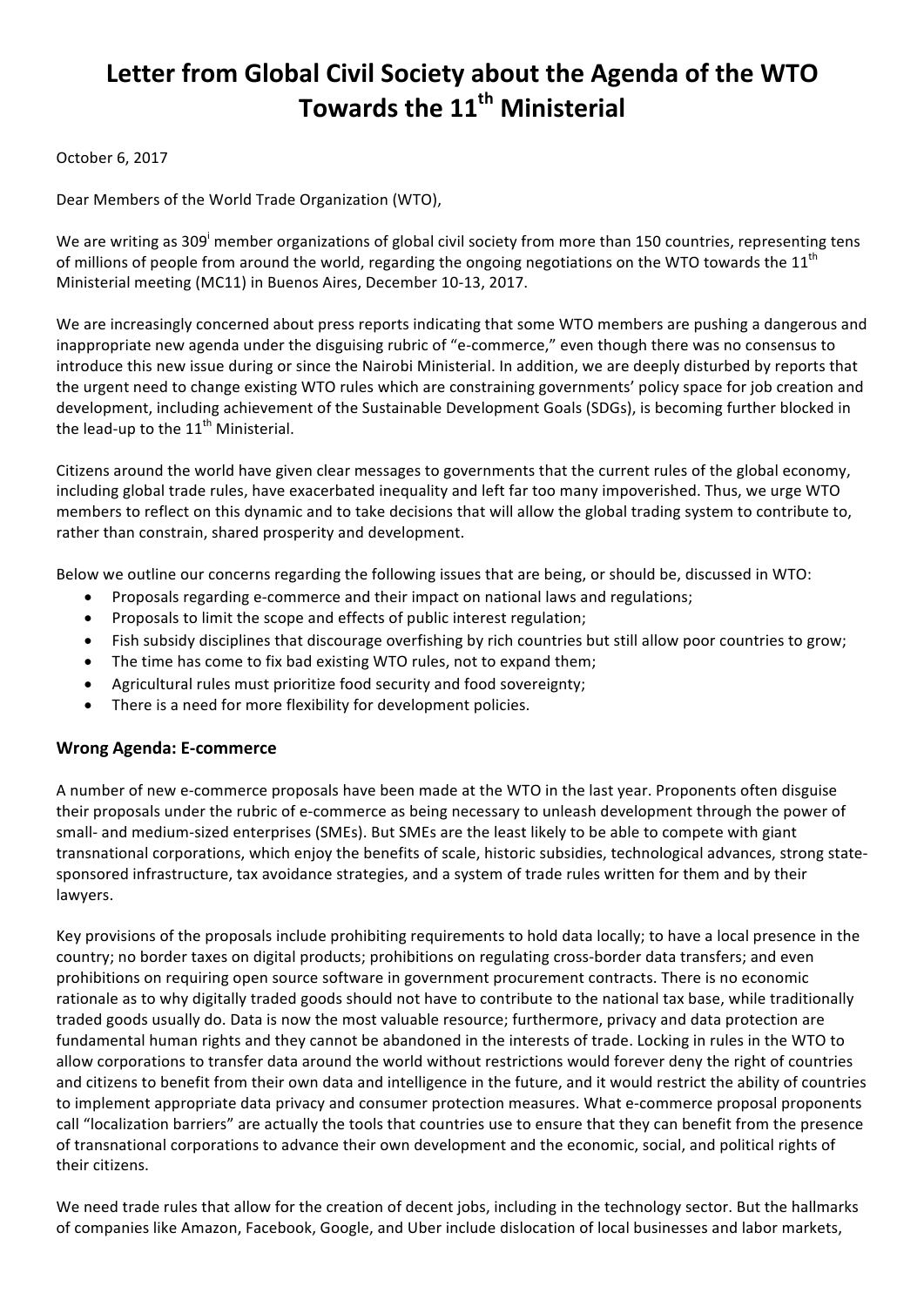and increasing precariousness of work. These would accelerate if e-commerce proposals were accepted in the WTO. Existing technology giants would be able to further consolidate their monopoly power. Their infamous tax optimization (which is tantamount to evasion), including base erosion and profit shifting, would be facilitated by a binding international treaty, and it would be nearly impossible to rein in the political instability engendered by the economic and financial consequences of such a scenario.

WTO members do not currently have a mandate to negotiate new global rules on "e-commerce," and they should not obtain one in Buenos Aires. All of the issues proposed for the e-commerce agenda have either already been discussed and resolved, or are currently being discussed, in other forums, most of which are more responsive and accountable to public interest concerns than the WTO. E-commerce is already flourishing and SMEs can already sell their products online without new WTO rules. Of course, e-commerce can be a force for job creation and development, and certainly has the power to expand innovation, increase consumer choice, and connect remote producers and consumers. But supporting e-commerce is not the same as having binding global rules that would primarily benefit U.S.-based high-tech corporations, at the expense of public interest regulation to protect consumers and promote development. While we support efforts by developing countries to address the digital divide, transfer technology, and obtain financing for infrastructure and information and communications technologies (ICTs), the WTO is not the proper forum to negotiate these issues; similar to the way other development issues have been treated in the WTO, they will not become binding obligations, while the agenda of the high-tech corporations will be binding. *There should absolutely be no new mandate on e-commerce in MC11*.

#### **Threats to Public Interest Regulation**

The SDGs recently agreed by all WTO members include a focus on expanding access to and quality of many public services, as well as key services often operated by the private sector such as financial services and telecommunications. Unfortunately, much like the e-commerce agenda, a similar corporate agenda is behind the effort to have new rules limiting domestic regulation of services. The proposed rules on Domestic Regulation in the services negotiations in the WTO seek to ensure that three kinds of regulation - qualification requirements and procedures, licensing requirements and procedures, and technical standards - meet vague and open-ended standards that would severely undermine the regulatory sovereignty of countries.

These are open-ended terms designed to minimize regulation and maximize the lobbying power of transnational corporations over sovereign governments. Giving the WTO jurisdiction to adjudicate whether a regulation was "reasonable," "objective," "transparent," and "not more burdensome than necessary to ensure the quality of the service," and further that a technical standard was developed in an "open and transparent process" would put the interests of foreign services providers above governments' obligation to ensure that services are operated in the public interest. It is not the WTO that should decide whether the administration of labor, tax, environmental or safety laws affecting foreign services firms is "reasonable." The WTO should not be given authority to decide if the local zoning commission's agreement with local objections to place a big box store near a historic site is "objective." If a state decides to accept an environmental review's recommendation to ban fracking as a method of mining gas, a WTO panel should not have the jurisdiction to decide if that is "too burdensome." Local governments – not trade panels - should have the ultimate authority to decide community issues that are inherently subjective because they involve important judgment calls. And foreign companies should not have "rights" to comment or input on measures proposed by local or national authorities before they are decided domestically.

Members did agree years ago to develop any necessary disciplines on these measures – but there has never been an agreement whether such rules are "necessary," which they obviously are not. Thus, no disciplines should be agreed *on domestic regulation in Buenos Aires.*

## Fishing: Subsidizing the Poor or the Rich?

The other big 'deliverable' being pushed for Buenos Aires is a way to tackle the problem of overfishing by negotiating limits to the subsidies that governments provide to fisheries. There is a clear mandate for a pro-development and pro-environment outcome; but this cannot be lost due to the insistence of existing industrial fishing nations on rules that undermine the future developmental aspirations of developing countries. Despite the use of subsidies to build their industrial fishing capacity, those very same nations are attempting to prevent other developing countries from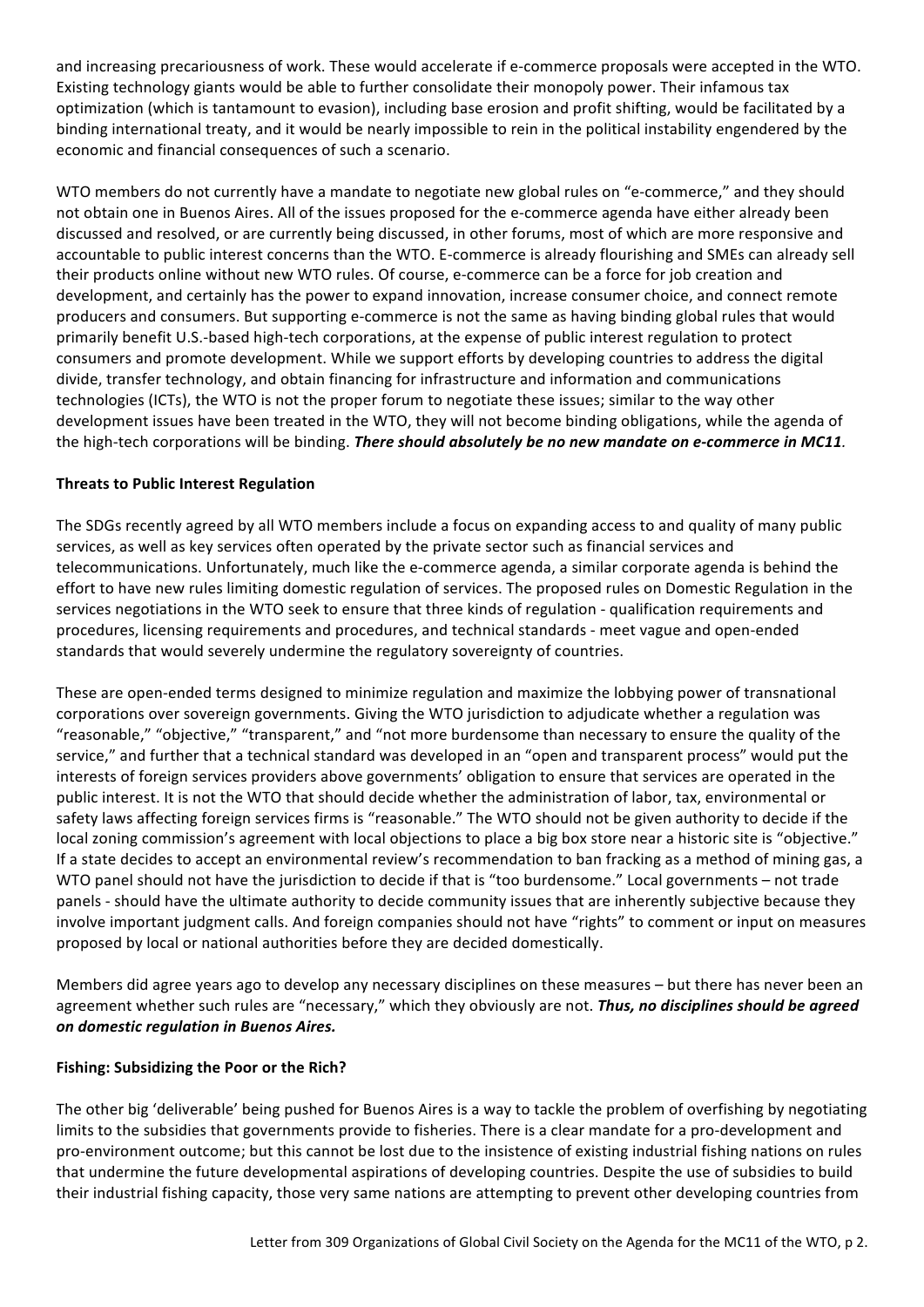also building their domestic capacity, undermining development and doing little to prevent illegal, unreported and unregulated (IUU) fishing as well as over-fishing. For many developing countries, fisheries are at the heart of their economic and developmental aspirations. Protecting the policy space of developing countries and the ability to support small-scale and artisanal fishers must be at the heart of any outcome, along with effective, binding prohibitions on subsidies. The developmental and economic policy space of developing countries must be *maintained whilst those nations that have contributed most to the problem of IUU and overfishing must agree to eliminate harmful subsidies. The management of fisheries resources must be maintained outside of the WTO.* 

## **What Should Be on the Agenda: Fixing Bad Existing Rules Not Expanding Them**

Both e-commerce rules and domestic regulation disciplines would amount to an expansion of the WTO. But the vast majority of WTO members have argued that existing unfair and damaging rules must be fixed before the WTO can be expanded. This fight was at the heart of the last Ministerial in Nairobi, which concluded with ambiguous language acknowledging that some countries wanted to bring in other issues, while others (the overwhelming majority) want to continue with the unfinished development agenda that had been the reason they had agreed to the Doha Round.

Unfortunately, some WTO members are obstinately refusing to move forward on what should be the core agenda: to fix the unjust rules that hinder global efforts to ensure true food security, sustainable development, access to affordable healthcare and medicines, and global financial stability, outlined in the Turnaround Statement of the global Our World Is Not for Sale (OWINFS) network, endorsed by hundreds of civil society groups from around the world. At a minimum, in Buenos Aires, WTO members should focus on transforming the global agriculture rules that restrict developing countries from ensuring food security for their populations (while allowing big agribusiness nearly limitless public subsidies) and increasing flexibilities for developing countries to be able use trade for their own development. 

## **Agricultural Rules Must Prioritize Food Security and Food Sovereignty**

The top priority for a genuine development agenda would be transforming the current rules on agriculture. Unbelievably, it is the rich countries, not the poor, which are currently allowed to subsidize agriculture under WTO rules – even in ways that distort trade and harm other countries' domestic producers. The tens of billions of dollars of subsidies allowed in developed countries per annum encourage overproduction and artificially depress world prices, wiping out farmers' livelihoods in countries that should be benefitting from global agricultural trade or production for domestic consumption. *Thus, a major outcome in Buenos Aires should be to reduce the amount of* subsidies under the "domestic support" negotiations – including subsidies in the so-called "Green Box" category of subsidies when these actually have trade-distorting impacts.

Given the existing subsidies, developing countries should also be able to increase tariffs to protect domestic production when faced with import surges. Unfortunately, some countries are opposing negotiations towards a workable "Special Safeguard Mechanism (SSM)" for developing countries. An outcome on SSM – unconditioned on further tariff cuts – at the upcoming Ministerial would greatly enhance developing countries' ability to achieve *food security, promote rural development and safeguard farmers' livelihoods* – and would be a step towards removing WTO constraints on Food Sovereignty.

By contrast, most developing countries are only allowed miniscule subsidies. But the SDGs entreat countries to increase investment in sustainable agriculture. Also, there is growing acceptance of the "right to food" as a human right. One of the international best practices for supporting farmers' livelihoods, ensuring food security, and promoting rural development is "public stockholding," in which governments guarantee farmers a minimum price for their production, and distribute that food to hungry people within their own borders. But these programs, implemented in dozens developing countries, often run afoul of WTO rules – even though the agriculture supported is not traded in global markets.

The majority of WTO members have agreed that domestic public stockholding programs should not be constrained by antiquated WTO rules. But the changes have been steadfastly blocked by the United States, the EU, Australia and other big agribusiness exporters. And now reality is being turned on its head as China and India are being accused of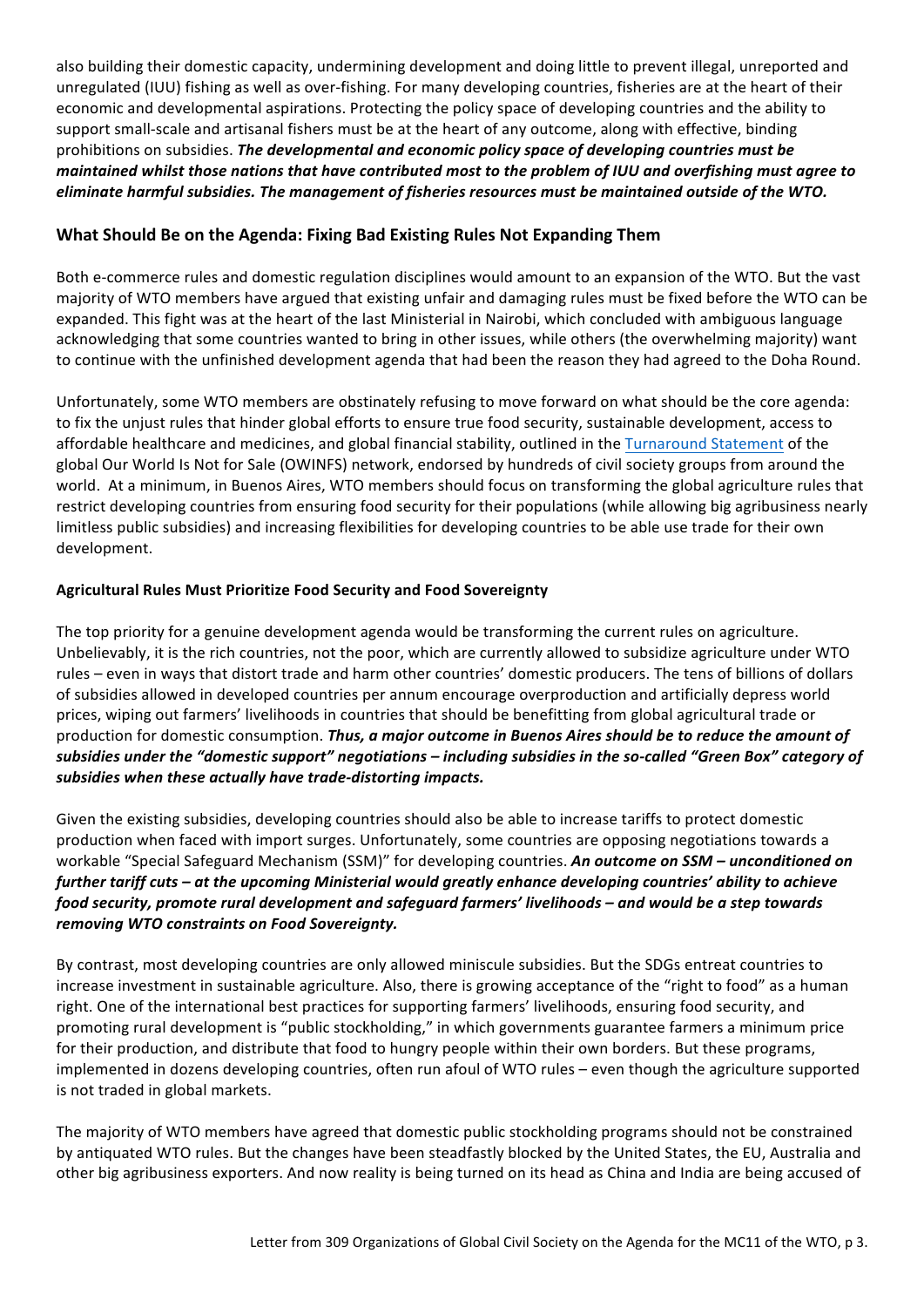being the biggest subsidizers, when their payments per farmer on a per capita basis remain miniscule – only a few hundred dollars per farmer, as compared to tens of thousands for the United States.

WTO members agreed to find a permanent solution to the public stockholding programs by December of this year. Unfortunately the positions of countries representing big agribusiness exporters have remained entrenched. *In Buenos Aires WTO members must deliver a positive resolution on the public stockholding issue that allows all* developing countries to implement food security programs without onerous restrictions that are not even demanded of developed countries' trade distorting subsidies.

#### **More Flexibility for Development Policies**

Along with transforming the global rules governing agricultural trade, developing countries have long advocated for other changes to the existing WTO to increase flexibility for them to enable them to enact policies that would promote their own development.

The group of 90 developing countries has made concrete proposals for changes to existing WTO rules that would remove some WTO constraints on national pro-development policies. Many of them are updated versions of the "Implementation Agenda" that have formed the basis of developing country critiques of the existing WTO since the time of its foundation. These include, for example, changes to allow developing countries to promote domestic manufacturing capabilities, stimulate the transfer of technology, promote access to affordable medicines, and safeguard regional integration. Many of these proposals parallel the civil society demands encompassed in the OWINFS Turnaround Statement. *The G90 proposals should be accepted in the Buenos Aires Ministerial as proposed – without being conditioned on further market access concessions from developing countries.* 

Even in an area that all WTO members should be able to agree on – ensuring benefits for Least Developed Countries (LDCs) – there is no consensus yet. Although it was a priority mandate, the small LDC package agreed in the WTO Ministerial in Bali in 2013 is not yet operationalized. This includes ensuring 100 percent Duty Free, Quota Free market access for LDCs' exports; simplification of the Rules of Origin that define how much of the value of a product has to be produced in the country to qualify for reduced-tariff benefits; and providing actual binding commitments for the LDC services waiver (which allows developed countries to provide market access in services for LDCs without offering reciprocal access to other countries – a "flexibility" which has proven almost impossible to utilize). It also includes mandated reductions in the subsidies that the US and the EU provide to cotton producers – which enrich a few thousand there, but that have unfairly decimated production of hundreds of thousands of cotton farmers in Africa. This modest LDC package must be strengthened and made operational by the time of MC11.

Much is at stake this December in Buenos Aires. We believe in a democratic, transparent, and sustainable multilateral trading system, and do not want to see the WTO depart even further from that ideal. The secretive and anti-democratic practice of negotiating behind closed doors with only certain powerful members, and then bringing massive pressure to bear on developing countries to accept another bad deal, which has characterized the WTO since its inception but has become even more pronounced in the last two Ministerials, must be abandoned in favor of a transparent and member-driven process that leads to outcomes that are consistent with the multilaterallyagreed Sustainable Development Goals.

Will members agree to a harmful new mandate on e-commerce and new rules limiting the democratic oversight over services regulations? And new rules on fishing subsidies which end up harming poor fisherfolk? Or will members act in the interest of their citizens and change course at the WTO, removing WTO constraints over domestic policies that promote food security and development, and supporting LDCs in their efforts to increase their share of global trade?

We urge you to make the right decision for a positive outcome at the upcoming MC11 in Buenos Aires.

Sincerely, 

Endorsers as of October 16, 2017: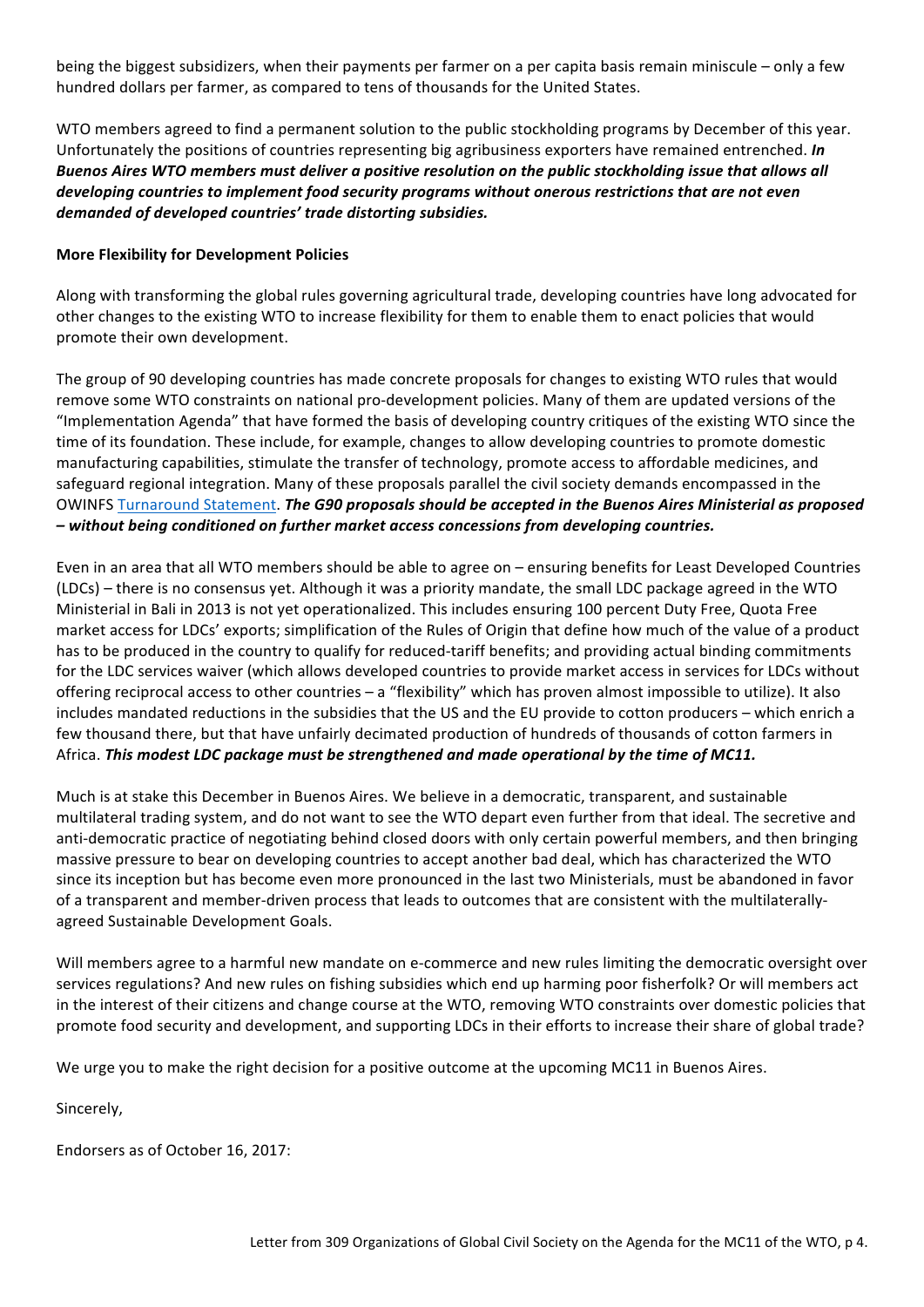| 1.  | <b>ACP Civil Society Forum</b>                                                     | The Forum is a coalition of 80 not-for-profit organisations working on<br>issues relating to ACP-EU development cooperation. It seeks to cater<br>for the diverse range civil society development issues within the wide<br>geographic coverage of the ACP group.                                                                                                                                      |
|-----|------------------------------------------------------------------------------------|--------------------------------------------------------------------------------------------------------------------------------------------------------------------------------------------------------------------------------------------------------------------------------------------------------------------------------------------------------------------------------------------------------|
| 2.  | Africa Network for Environment<br>and Economic Justice (ANEEJ)                     | ANEEJ is a non-government organization whose goal is to amplify the<br>voice of the weak, the less privileged and the marginalized groups in<br>the society including women, youths, and People Living With<br>Disabilities in order to increase their participation in the democratic<br>decision-making process.                                                                                     |
| 3.  | African Women Economic Policy<br>Network (AWEPON)                                  | AWEPON is a women's Pan African organization with memberships in<br>22 African countries with an ultimate goal of influencing policies that<br>are harmful to women and the poor population at large.                                                                                                                                                                                                  |
| 4.  | Arab NGO Network for<br>Development (ANND)                                         | ANND is a regional network, working in 12 Arab countries with seven<br>national networks (with an extended membership of 200 CSOs from<br>different backgrounds) and 23 NGO members.                                                                                                                                                                                                                   |
| 5.  | Asia Pacific Forum on Women,<br>Law and Development (APWLD)                        | APWLD is a network of 218 women's rights organisations and<br>movements in 26 countries across the Asia Pacific region working<br>toward the achievement of women's human rights and Development<br>Justice.                                                                                                                                                                                           |
| 6.  | <b>Association of Women's Rights</b><br>in Development (AWID)                      | AWID is a global feminist organization with membership in 164<br>countries.                                                                                                                                                                                                                                                                                                                            |
| 7.  | Confederación Latinoamericana<br>y del Caribe de Trabajadores<br>Estatales (CLATE) | CLATE es una organización sindical internacional que reúne a sindicatos<br>de trabajadores del sector público de 17 países de América Latina y el<br>Caribe. Fue fundada en 1967 y está integrada por más de 26<br>organizaciones sindicales de la región.                                                                                                                                             |
| 8.  | Coordinadora de Centrales<br>Sindicales del Cono Sur (CCSCS)                       | La Coordinadora de Centrales Sindicales del Cono Sur nuclea a 20<br>centrales de Argentina, Brasil, Chile, Bolivia, Paraguay y Uruguay.                                                                                                                                                                                                                                                                |
| 9.  | Development Alternatives with<br>Women for a New Era (DAWN)                        | DAWN is a network of feminist scholars, researchers and activists from<br>the economic South working for economic and gender justice and<br>sustainable and democratic development.                                                                                                                                                                                                                    |
| 10. | Ecowas Network on Debt and<br>Development (ECONDAD)                                | ECONDAD is a network of civil society organizations working on debt<br>and economic justice from ECOWAS (Economic Community of West<br>African States).                                                                                                                                                                                                                                                |
| 11. | Education International (EI)                                                       | Education International is a global union federation of teachers' trade<br>unions consisting of 401 member organisations in 172 countries and<br>territories that represents over 30 million education personnel from<br>pre-school through university.                                                                                                                                                |
| 12. | <b>European Federation of Public</b><br>Service Unions (EPSU)                      | EPSU is the largest federation of the ETUC and is the regional<br>organization of Public Services International (PSI). It comprises 8 million<br>public service workers from over 265 trade unions, including in the<br>energy, water and waste sectors, health and social services and local<br>and national administration, in all European countries including in the<br>EU's Eastern Neighborhood. |
| 13. | Fair Trade Advocacy Office                                                         | The Fair Trade Advocacy Office is a joint advocacy initiative of the two<br>main global Fair Trade networks: Fairtrade International and the World<br>Fair Trade Organisation. FOEI is the world's largest grassroots<br>environmental network, uniting 75 national member groups and some<br>5,000 local activist groups on every continent counting over 2 million                                   |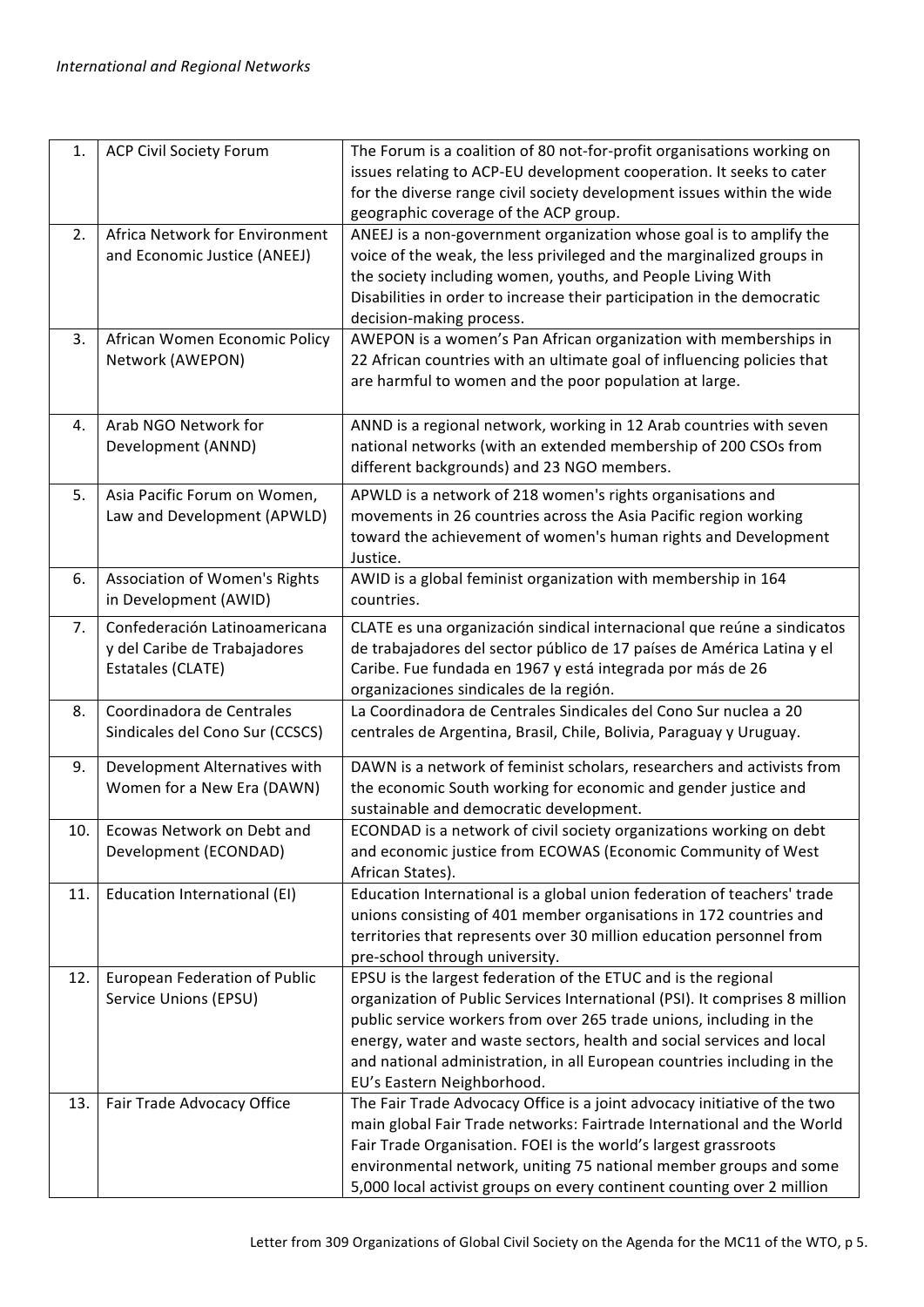|      |                                                                                                                                        | members and supporters around the world.                                                                                                                                                                                                                                          |
|------|----------------------------------------------------------------------------------------------------------------------------------------|-----------------------------------------------------------------------------------------------------------------------------------------------------------------------------------------------------------------------------------------------------------------------------------|
| 14.  | Friends of the Earth<br>International (FOEI)                                                                                           | FOEI is the world's largest grassroots environmental network, uniting<br>75 national member groups and some 5,000 local activist groups on<br>every continent with over 2 million members around the world.                                                                       |
| 15.  | Internacional de Servicios<br>Publicos (ISP) Interamericas                                                                             | En América del Norte, Central y del Sur, y el Caribe la ISP cuenta con<br>140 organizaciones sindicales afiliadas en 35 países, que representan a<br>un total de 3,3 millones de trabajadores afiliados.                                                                          |
| 16.  | International Federation of<br>Musicians (FIM)                                                                                         | The FIM, founded in 1948, is the international organisation for<br>musicians' unions and equivalent representative organisations,<br>including 70 members in 60 countries throughout the world.                                                                                   |
| 17.  | International Grail Justice in<br><b>Trade Agreement Network</b>                                                                       | A coalition of groups working for peace and justice in 20 countries<br>worldwide.                                                                                                                                                                                                 |
| 18.  | International Union of Food,<br>Agricultural, Hotel, Restaurant,<br>Catering, Tobacco and Allied<br><b>Workers' Associations (IUF)</b> | The IUF is currently composed of 385 trade unions in 123 countries<br>representing a combined representational membership of over 12<br>million workers (including a financial membership of 2.6 million).                                                                        |
| 19.  | <b>Just Net Coalition</b>                                                                                                              | The Just Net Coalition is a global network of civil society actors<br>committed to an open, free, just and equitable Internet.                                                                                                                                                    |
| 20.  | LDC Watch                                                                                                                              | LDC Watch is a global alliance of national, regional and international<br>civil society organisations (CSOs), networks and movements based in<br>the Least Developed Countries (LDCs).                                                                                            |
| 21.  | Mesa de Coordinación<br>Latinoamericana de Comercio                                                                                    | A network of fair trade groups from Latin America and the Caribbean.                                                                                                                                                                                                              |
| 22.  | Movimiento M4                                                                                                                          | M4 apoya la defensa de la vida, la tierra y territorios, resistiendo a<br>proyectos contrarios a los intereses de los pueblos.                                                                                                                                                    |
| 23.  | Pacific Network on Globalization<br>(PANG)                                                                                             | The Pacific Network on Globalisation is a regional network focused on<br>promoting economic self-determination and justice in the Pacific<br>Islands.                                                                                                                             |
| 24.  | Pan African NGO Consortium on<br>Agriculture                                                                                           | A network of organizations from throughout Africa working on issues of<br>agriculture and development.                                                                                                                                                                            |
| 25.  | <b>PRESSENZA International News</b><br>Agency                                                                                          | PRESSENZA es una Agencia Internacional de Noticias de Paz y<br>Noviolencia.                                                                                                                                                                                                       |
| 26.  | <b>Public Services International</b><br>(PSI)                                                                                          | Public Services International (PSI) is a global trade union federation<br>dedicated to promoting quality public services in every part of the<br>world. PSI brings together more than 20 million workers, represented<br>by 650 unions in 150 countries and territories.          |
| 27.1 | la Red de Educación Popular<br>Entre Mujeres América Latina y<br>El Caribe - REPEM-                                                    | La Red es un espacio de encuentro y construcción colectiva de nuestra<br>identidad como mujeres tejedoras de pensamiento, y de una apuesta<br>política por una educación a lo largo de toda la vida no sexista,<br>incluyente, y sin discriminación para las niñas y las mujeres. |
| 28.  | Red de Género y Comercio -<br>Capítulo Latino-americano                                                                                | Fue crada em 1999 como parte de la red Internacional de Genero y<br>Comercio IGTN e ha continuado acompanhando los temas comerciales<br>y sus impactos de género, en los TLCs, TBIs y en el ambito multilateral<br>de la OMC.                                                     |
| 29.  | Red Intercontinental de<br>Economia Social y Solidaria de<br>Latinoamerica RIPESS-LAC                                                  | RIPESS-LAC is a network of CSOs in Latin America working on economic<br>justice and alternatives to neoliberalism.                                                                                                                                                                |
| 30.  | Society for International<br>Development (SID)                                                                                         | SID is an international network of individuals and organizations founded<br>in 1957 to promote participative, pluralistic and sustainable<br>development.                                                                                                                         |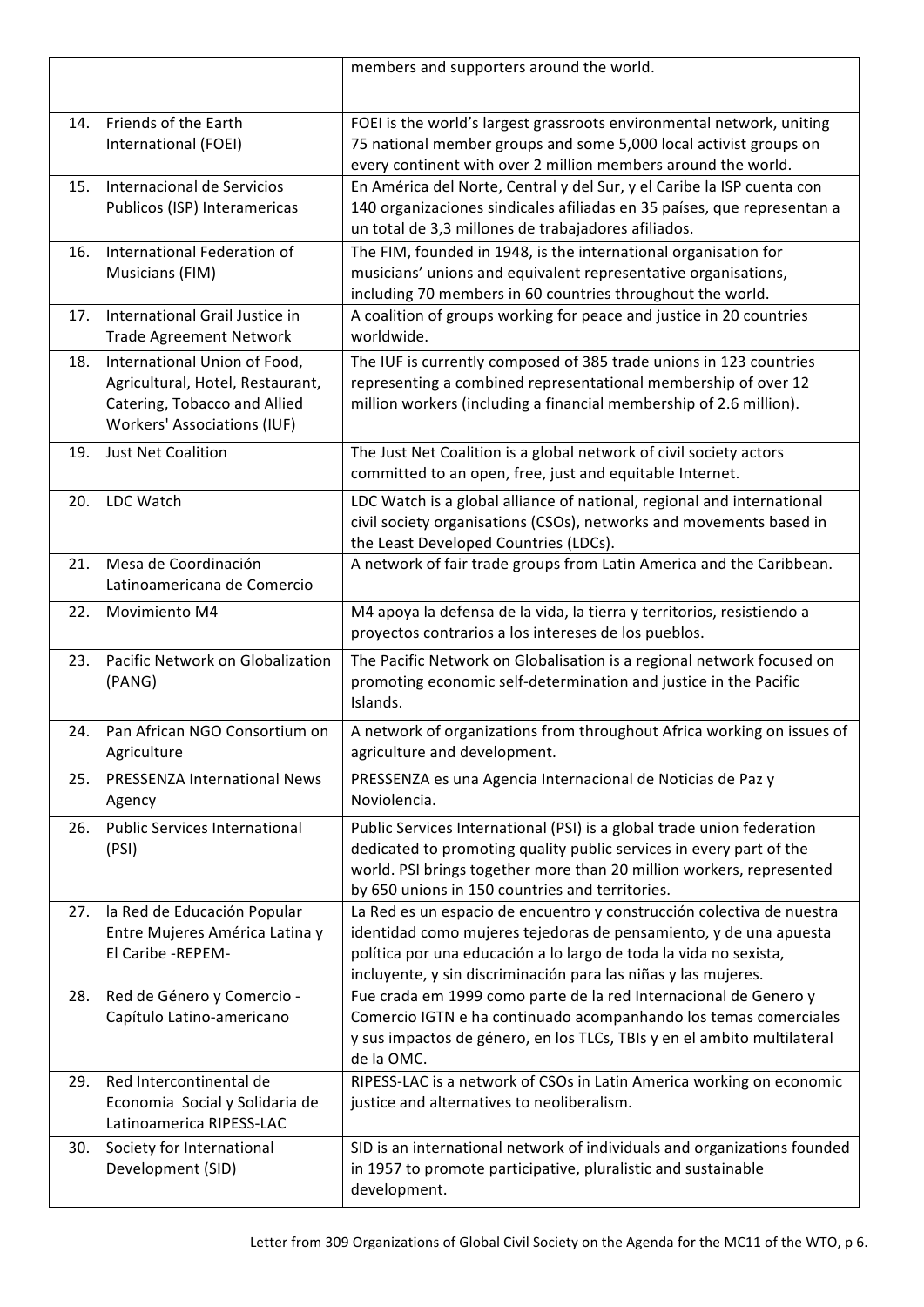| 31. | Southern Africa Development<br><b>Community Council of Non</b><br><b>Governmental Organisations</b><br>(SADC-CNGO) | SADC-CNGO is a regional umbrella body of NGOs operating in all the 15<br>Member States of the Southern Africa Development Community<br>(SADC). SADC-CNGO was formed in 1998 with the aim of facilitating<br>effective and meaningful engagement between civil society in the<br>region and SADC institutions at national, regional, continental and<br>global levels. |
|-----|--------------------------------------------------------------------------------------------------------------------|-----------------------------------------------------------------------------------------------------------------------------------------------------------------------------------------------------------------------------------------------------------------------------------------------------------------------------------------------------------------------|
| 32. | Southern Africa Trade Union<br>Coordination Council (SATUCC)                                                       | SATUCC brings together 21 national trade union federation in the<br>Southern Africa Development Community (SADC) with a combined<br>membership of 6 million working women and men.                                                                                                                                                                                    |
| 33. | Third World Network (TWN)                                                                                          | TWN is an independent non-profit international network of<br>organisations and individuals involved in issues relating to<br>development, developing countries and North-South affairs.                                                                                                                                                                               |
| 34. | Third World Network - Africa                                                                                       | TWN-Africa is the autonomous African section of the Third World<br>Network, an independent coalition of organisations and individuals<br>engaged in advocacy on issues related to development, environment,<br>and North-South affairs.                                                                                                                               |
| 35. | <b>UNI Americas</b>                                                                                                | UNI Americas represents 4 million workers in the Americas and the<br>Caribbean. We are part of the 20-million strong UNI Global Union<br>family which has affiliated 900 unions in 140 countries globally.                                                                                                                                                            |
| 36. | Unión Latina de Economía<br>Política de la Información, la<br>Comunicación y la Cultura<br>(ULEPICC)               | ULEPICC es una asociación científica internacional de pensamiento<br>crítico lo cual, desde 2002, aborda las transformaciones de las<br>industrias culturales y las formas de poder, acceso y control de la<br>información, la cultura y el conocimiento.                                                                                                             |
| 37. | West African Institute for Trade<br>and Development                                                                | An institute of scholars from West African countries that advocate on<br>trade and development issues.                                                                                                                                                                                                                                                                |
| 38. | Women in Development Europe<br>$(WIDE+)$                                                                           | WIDE+ is the network that follows up the previous WIDE network (a<br>member of Seattle to Brussels, S2B), composed of feminists, NGO's, and<br>researchers who advocate for a socially just economy.                                                                                                                                                                  |

# *National Organizations*

| 39. | Trade Union of Building, Wood and Public Service of Albania (FSNDSHPSH)       | Albania   |
|-----|-------------------------------------------------------------------------------|-----------|
| 40. | Anguilla Civil Service Association                                            | Anguilla  |
| 41. | Antigua & Barbuda Public Service Association (ABPSA)                          | Antigua & |
|     |                                                                               | Barbuda   |
| 42. | Antigua & Barbuda Trade Union Congress (ABTUC)                                | Antigua & |
|     |                                                                               | Barbuda   |
| 43. | Antigua & Barbuda Workers' Union                                              | Antigua & |
|     |                                                                               | Barbuda   |
| 44. | Amigos de la Tierra Argentina                                                 | Argentina |
|     |                                                                               |           |
| 45. | Confederación General del Trabajo de la República Argentina (CGT)             | Argentina |
| 46. | Confederación de Trabajadores Municipales (CTM)                               | Argentina |
| 47. | Federación Argentina de Empleados de Comercio y Servicios (FAECYS)            | Argentina |
| 48. | Foro Ciudadano de Participación por la Justicia y los Derechos Humanos (FOCO) | Argentina |
| 49. | Fundación Vía Libre                                                           | Argentina |
| 50. | Instituto Justiça Fiscal                                                      | Argentina |
| 51. | Unión del Personal Civil de la Nación (UPCN)                                  | Argentina |
| 52. | World Labour Institute Julio Godio - UNTREF                                   | Argentina |
| 53. | Australian Fair Trade and Investment Network                                  | Australia |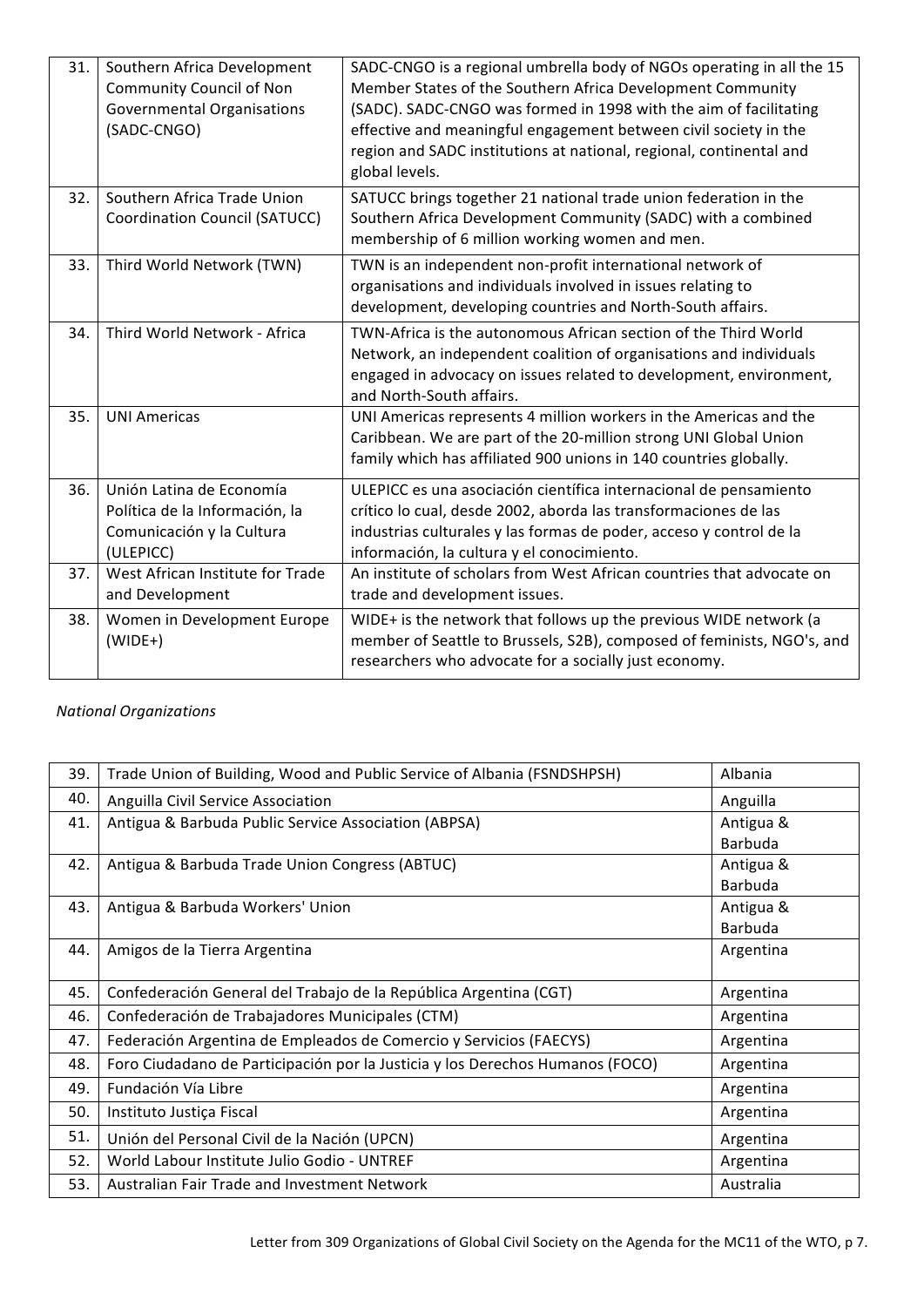| 54. | New South Wales Nurses and Midwives Association                                                                         | Australia       |
|-----|-------------------------------------------------------------------------------------------------------------------------|-----------------|
| 55. | Information Group on Latin America (IGLA)                                                                               | Austria         |
| 56. | <b>Bahrain Transparency Society</b>                                                                                     | <b>Bahrain</b>  |
| 57. | <b>Bangladesh Krishok Federation</b>                                                                                    | Bangladesh      |
| 58. | Bangladesh Women Welfare Workers Union (BWWWU)                                                                          | Bangladesh      |
| 59. | <b>COAST Trust</b>                                                                                                      | Bangladesh      |
| 60. | Gonoshasthaya Kendra                                                                                                    | Bangladesh      |
| 61. | Sramik Karmachari Union PGCBSKU, Dhaka                                                                                  | Bangladesh      |
| 62. | <b>VOICE</b>                                                                                                            | Bangladesh      |
| 63. | The National Union of Public Workers                                                                                    | <b>Barbados</b> |
| 64. | 11.11.11                                                                                                                | Belgium         |
| 65. | Centrale Générale des Services Publics (CGSP)                                                                           | Belgium         |
| 66. | CNCD-11.11.11 (Centre national de coopération au développement)                                                         | Belgium         |
| 67. | Confédération des Syndicats Chrétiens, the Confederation of Christian Trade Unions<br>(ACV-CSC)                         | Belgium         |
| 68. | National Alliance of Christian Mutual Health Funds (ANMC-LCM) / Alliance Nationale<br>des Mutualités Chrétiennes (ANMC) | Belgium         |
| 69. | SOS Faim Belgique                                                                                                       | Belgium         |
| 70. | Public Service Union of Belize                                                                                          | <b>Belize</b>   |
| 71. | Bermuda Public Services Union                                                                                           | Bermuda         |
| 72. | Fundación REDES de Bolivia                                                                                              | <b>Bolivia</b>  |
| 73. | Plataforma Boliviana frente al Cambio Climático                                                                         | <b>Bolivia</b>  |
| 74. | A Casa 8 de Março - Organização feminista do Tocantins                                                                  | <b>Brazil</b>   |
| 75. | Articulação de Mulheres Brasileiras (AMB)                                                                               | Brazil          |
| 76. | <b>CONTAG</b>                                                                                                           | <b>Brazil</b>   |
| 77. | Federação dos Trabalhadores Municipais de Santa Catarina (FETRAM-SC/CUT)                                                | <b>Brazil</b>   |
| 78. | Federação Nacional dos Servidores do Judiciário nos Estados (FENAJUD)                                                   | <b>Brazil</b>   |
| 79. | GAPARS - Grupo de Apoio A Prevenção da AIDS do RS                                                                       | <b>Brazil</b>   |
| 80. | Gestos (HIV and AIDS, Communication, Gender)                                                                            | <b>Brazil</b>   |
| 81. | <b>INESC</b>                                                                                                            | <b>Brazil</b>   |
| 82. | Instituto EQUIT - Genero, Economia e Cidadania Global                                                                   | <b>Brazil</b>   |
| 83. | Jubileo Sul - Brasil                                                                                                    | <b>Brazil</b>   |
| 84. | Rede Brasileira Pela Integração dos Povos (REBRIP)                                                                      | <b>Brazil</b>   |
| 85. | Rede Social de Justiça e Direitos Humanos                                                                               | <b>Brazil</b>   |
| 86. | Sindicato dos Enfermeiros no Estado de Pernambuco (SEEPE)                                                               | <b>Brazil</b>   |
| 87. | Sindicato dos Trabalhadores Públicos da Saúde no Estado de São Paulo<br>(SINDSAUPE/SP)                                  | <b>Brazil</b>   |
| 88. | SOS Corpo - Instituto Feminista para a Democracia                                                                       | <b>Brazil</b>   |
| 89. | União Geral dos Trabalhadores (UGT)                                                                                     | <b>Brazil</b>   |
| 90. | Cambodian Food and Service Workers' Federation (CFSWF)                                                                  | Cambodia        |
| 91. | Social Action for Change                                                                                                | Cambodia        |
| 92. | Africa Development Interchange Network (ADIN)                                                                           | Cameroon        |
| 93. | Réseau National de l'Économie Sociale et Solidaire du Cameroun (RESSCAM)                                                | Cameroon        |
| 94. | <b>Council of Canadians</b>                                                                                             | Canada          |
| 95. | National Union of Public and General Employees (NUPGE)                                                                  | Canada          |
| 96. | Public Service Alliance of Canada (PSAC)                                                                                | Canada          |
| 97. | Réseau québécois sur l'intégration continentale (RQIC)                                                                  | Canada          |
| 98. | Syndicat de la fonction publique et parapublique du Québec (SFPQ)                                                       | Canada          |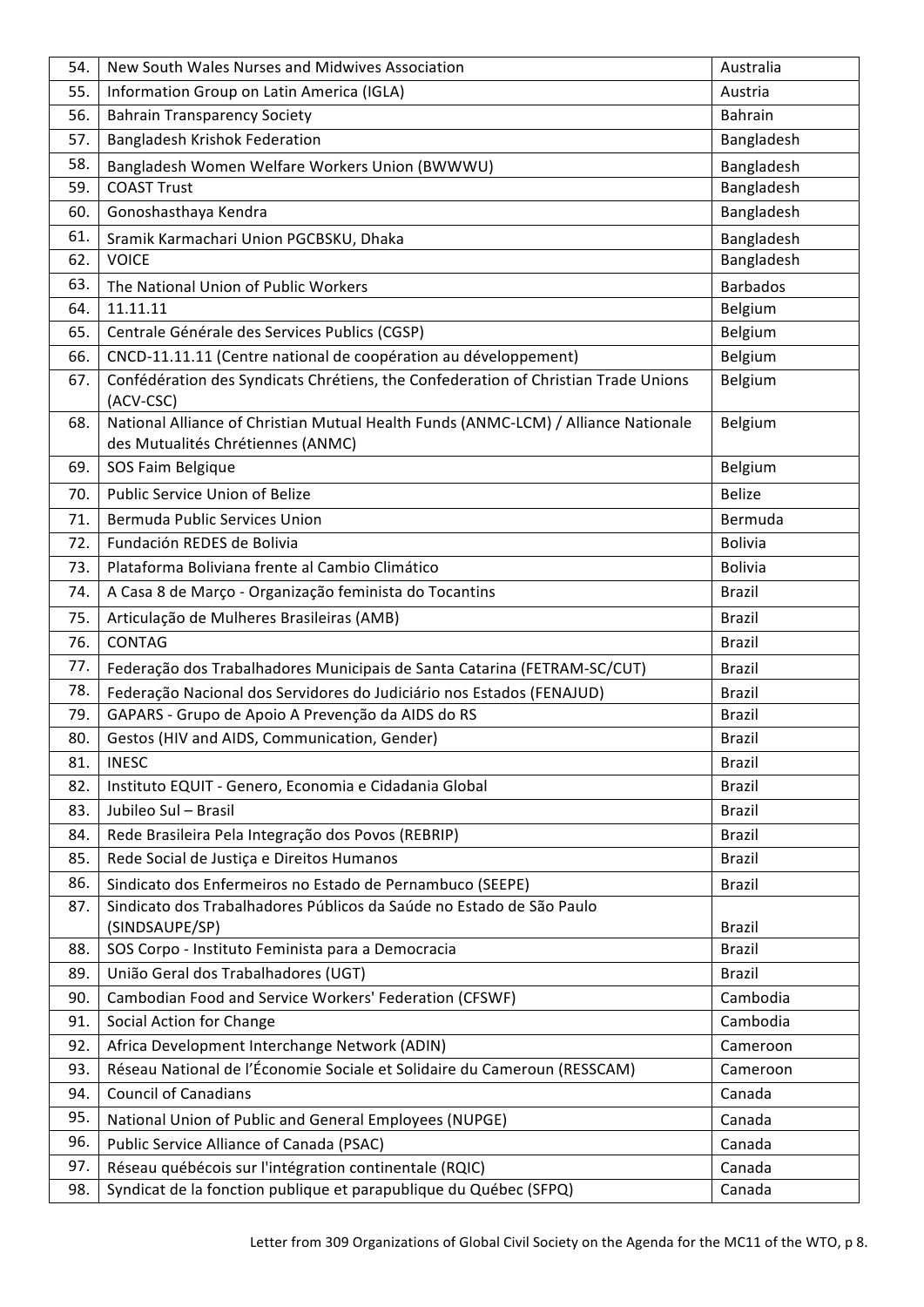| 99.   | Syndicat de professionnelles et professionnels du gouvernement du Québec                    | Canada                |
|-------|---------------------------------------------------------------------------------------------|-----------------------|
| 100.  | <b>AFRICANDO</b>                                                                            | Canary Islands        |
| 101.  | Confederación Nacional de Funcionarios de Salud Municipal (CONFUSAM-Chile)                  | Chile                 |
| 102.  | Corporacion Innovarte                                                                       | Chile                 |
| 103.  | Federación Nacional de Trabajadores de Obras Sanitarias (FENATRAOS-Chile)                   | Chile                 |
| 104.  | Políticas Farmacéuticas CEPFAR                                                              | Chile                 |
| 105.  | Federación Nacional de Profesionales Universitarios de los Servicios de Salud<br>(FENPRUSS) | Chile                 |
| 106.  | Asociacion Ambiente y Sociedad                                                              | Colombia              |
| 107.  | Camara Colombiana de la Economia Social y Solidaria (CCESS)                                 | Colombia              |
| 108.1 | Comité Ambiental en Defensa de la Vida                                                      | Colombia              |
| 109.  | Federación de Vocales de Control de los Servicios Públicos de la Región Centro y<br>Bogotá  | Colombia              |
| 110.  | Federación Nacional de Entidades Acreditadas para Impartir Educacion Solidaria<br>(FENALSE) | Colombia              |
| 111.  | Fundación Colombia Digna (FUNCOLDIG)                                                        | Colombia              |
| 112.  | Grupo de Investigación en Derechos Colectivos y Ambientales (GIDCA)                         | Colombia              |
| 113.  | Red Educacion Popular Entre Mujeres (REPEM)                                                 | Colombia              |
| 114.  | SINTRACUAVALLE                                                                              | Colombia              |
| 115.  | Asociación Nacional de Educadores de Costa Rica (ANDE)                                      | Costa Rica            |
| 116.  | Friends of the Earth/Amigos de la Tierra Costa Rica (COECOCEIBA)                            | Costa Rica            |
| 117.  | Sindicato de Empleados del Ministerio de Hacienda (SINDHAC)                                 | Costa Rica            |
| 118.  | Confederacion Nacional de Unidad Sindical (CNUS)                                            | Dominican             |
|       |                                                                                             | Republic              |
| 119.  | La Fundación Étnica Integral (La FEI)                                                       | Dominican             |
| 120.  | Sindicato Nacional de Enfermería (SINATRAE)                                                 | Republic<br>Dominican |
|       |                                                                                             | Republic              |
| 121.  | Asociación Latinoamericana de Educación y Comunicación Popular (ALER)                       | Ecuador               |
| 122.  | Colectivo El Punto                                                                          | Ecuador               |
| 123.  | Comité de Empresa de los Trabajadores de ETAPA EP                                           | Ecuador               |
| 124.  | El Centro de Documentación en Derechos Humanos "Segundo Montes Mozo S.J."<br>(CSMM)         | Ecuador               |
| 125.  | Movimiento de Economía Social y Solidaria del Ecuador (MESSE)                               | Ecuador               |
| 126.  | Ojo al Dato                                                                                 | Ecuador               |
| 127.  | Sindicato de Trabajadores del Instituto Salvadoreño del Seguro Social (STISSS)              | El Salvador           |
| 128.  | <b>Grenada Public Workers Union</b>                                                         | Grenada               |
| 129.  | Fairtrade Finland                                                                           | Finland               |
| 130.  | Finnish NGDO Platform to the EU Kehys                                                       | Finland               |
| 131.  | Kepa (a former Service Centre for Development Cooperation)                                  | Finland               |
| 132.  | Pro Ethical Trade Finland                                                                   | Finland               |
| 133.  | SOL                                                                                         | France                |
| 134.  | Worldview-The Gambia                                                                        | Gambia                |
| 135.  | Brot für die Welt/Bread for the World, Germany                                              | Germany               |
| 136.  | Ecumenical Service on Southern Africa (KASA)                                                | Germany               |
| 137.  | Forschungs- und Dokumentationszentrum Chile-Lateinamerika e.V. (FDCL)                       | Germany               |
| 138.  | Advocates & Trainers for Children & Women's Advancement & Rights (ATCWAR)                   | Ghana                 |
| 139.  | Friends of Forest Reserves and Verging Groves                                               | Ghana                 |
| 140.  | Consumer Association the Quality of Life (EKPIZO)                                           | Greece                |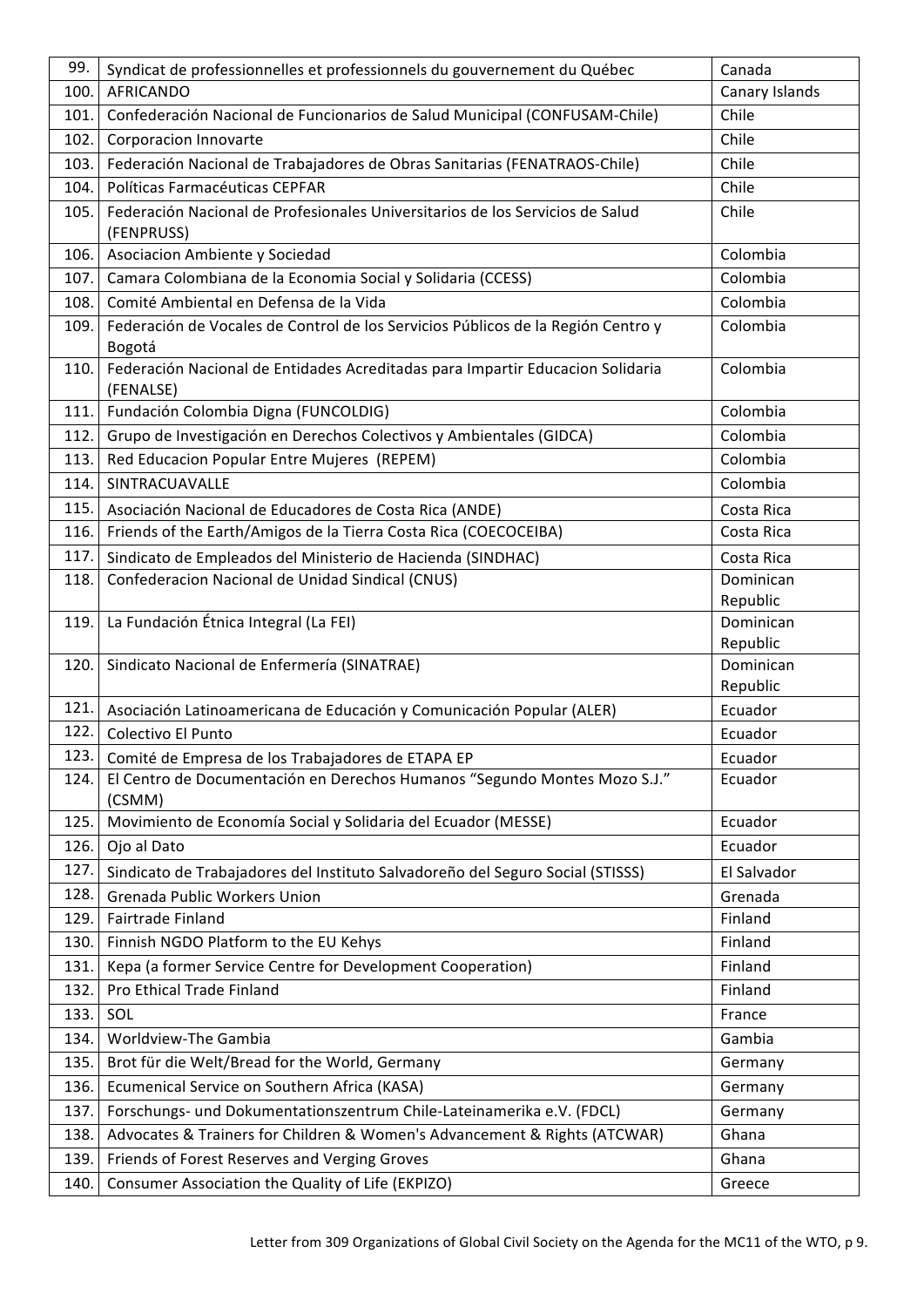| 141. | Naturefriends                                                                           | Greece     |
|------|-----------------------------------------------------------------------------------------|------------|
| 142. | STOP TTIP CETA TISA - Greece                                                            | Greece     |
| 143. | Confédération des Travailleurs des Secteurs Public et Privé (CTSP)                      | Haiti      |
| 144. | Friends of the Earth/Amigos de la Tierra Haiti/Suirve                                   | Haiti      |
| 145. | Plateforme haïtienne de Plaidoyer pour un Développement Alternatif (PAPDA)              | Haiti      |
| 146. | Platfom Rezistans Peyizan Latibonit (PREPLA)                                            | Haiti      |
| 147. | Asociación Madre Tierra                                                                 | Honduras   |
| 148. | Alliance for Sustainable & Holistic Agriculture (ASHA)                                  | India      |
| 149. | Anti-FTA Committee                                                                      | India      |
| 150. | Centre for Research and Advocacy, Manipur                                               | India      |
| 151. | Diverse Women for Diversity                                                             | India      |
| 152. | Forum Against FTAs                                                                      | India      |
| 153. | Gene Campaign                                                                           | India      |
| 154. | <b>Hazards Centre</b>                                                                   | India      |
| 155. | Indian Social Action Forum (INSAF)                                                      | India      |
| 156. | Initiative for Health & Equity in Society                                               | India      |
| 157. | IT for Change                                                                           | India      |
| 158. | Kheti Virasat Mission                                                                   | India      |
| 159. | KIRDTI, Odisha                                                                          | India      |
| 160. | Madhyam                                                                                 | India      |
| 161. | <b>Nagpur Municipal Corporation Employees Union</b>                                     | India      |
| 162. | National Organisation of Government Employees                                           | India      |
| 163. | New Trade Union Initiative (NTUI)                                                       | India      |
| 164. | <b>Sunray Harvesters</b>                                                                | India      |
| 165. | Tamil Nadu Federation of Women Farmers' Rights (TNFWFR)                                 | India      |
| 166. | Tamil Nadu Women's Forum (TNWF)                                                         | India      |
| 167. | Friends of the Earth Indonesia/WALHI                                                    | Indonesia  |
| 168. | Indonesia for Global Justice                                                            | Indonesia  |
| 169. | LIPS (Sedane Labor Resource Center)                                                     | Indonesia  |
| 170. | <b>Trocaire Ireland</b>                                                                 | Ireland    |
| 171. | Fairwatch                                                                               | Italy      |
| 172. | Jamaica Civil Service Association                                                       | Jamaica    |
| 173. | <b>Phenix Center for Economic Studies</b>                                               | Jordan     |
| 174. | <b>Building Eastern Africa Community Network (BEACON)</b>                               | Kenya      |
| 175. | <b>Growth Partners Africa</b>                                                           | Kenya      |
| 176. | Kenya Food Rights Alliance (KeFRA)                                                      | Kenya      |
| 177. | Kenya Network of Grassroots Organisations (K.E.N.G.O)                                   | Kenya      |
| 178. | Kenya Small Scale Farmer's Forum                                                        | Kenya      |
| 179. | Lebanon Support                                                                         | Lebanon    |
| 180. | Lebanese Trade Union Training Center                                                    | Lebanon    |
| 181. | National Federation of Workers and Employees trade unions (FENASOL)                     | Lebanon    |
| 182. | NGOs platform of Saida                                                                  | Lebanon    |
| 183. | <b>Consumers Protection Association (CPA)</b>                                           | Lesotho    |
| 184. | Development for Peace Education (DPE)                                                   | Lesotho    |
| 185. | Policy Analysis and Research Institute of Lesotho (PARIL)                               | Lesotho    |
| 186. | Women and Youth Empowerment Forum (WYEF)                                                | Libya      |
| 187. | Plate-Forme Nationale des Organisations de la Société Civile de Madagascar<br>(PFNOSCM) | Madagascar |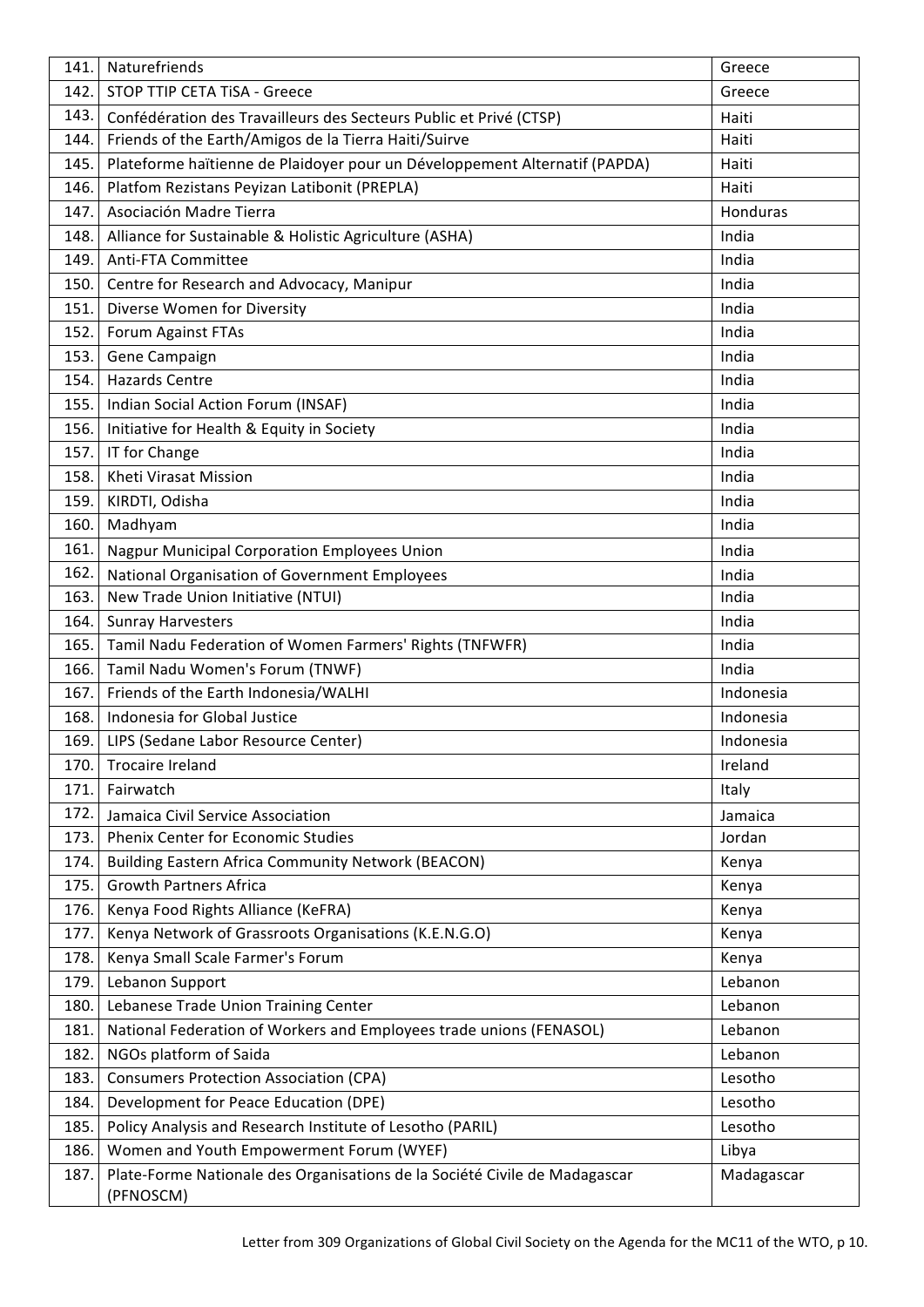| 188. | Malawi Economic Justice Network (MEJN)                                                                                      | Malawi           |
|------|-----------------------------------------------------------------------------------------------------------------------------|------------------|
| 189. | <b>Consumers Association of Penang</b>                                                                                      | Malaysia         |
| 190. | Friends of the Earth Malaysia/SAM                                                                                           | Malaysia         |
| 191. | Fédération des Syndicats du Secteur Public                                                                                  | Mali             |
| 192. | Reseau National d'Appui a la Prommotion de L'economie Sociale et Solidaire du Mali<br>(RENAPESS MALI)                       | Mali             |
| 193. | Association Action pour le Traitement des malades du Cœur (ACTC)                                                            | Mauritania       |
| 194. | Mauritanian Network for Social Action /                                                                                     | Mauritania       |
|      | Réseau Mauritanien Pour L'Action Sociale                                                                                    |                  |
| 195. | Center for Alternative Research and Studies (CARES)                                                                         | <b>Mauritius</b> |
| 196. | <b>Confederation of Free Trade Unions</b>                                                                                   | Mauritius        |
| 197. | <b>Federation of Democratic Labour Unions</b>                                                                               | Mauritius        |
| 198. | <b>General Workers Federation</b>                                                                                           | Mauritius        |
| 199. | <b>Government Services Employees Association</b>                                                                            | Mauritius        |
| 200. | Local Authorities Employees Union                                                                                           | Mauritius        |
| 201. | Mauritius Trade Union Congress (MTUC)                                                                                       | Mauritius        |
| 202. | Migration and Sustainable Development Alliance                                                                              | Mauritius        |
| 203. | Resistance & Alternative                                                                                                    | Mauritius        |
| 204. | State and Other Employees Federation                                                                                        | Mauritius        |
| 205. | Asociación Nacional de Industriales de Transformación (ANIT)                                                                | Mexico           |
| 206. | Bia'lii, Asesoría e Investigación, A.C.                                                                                     | Mexico           |
| 207. | Centro de Promoción y Educación Profesional "Vasco de Quiorga"                                                              | Mexico           |
| 208. | Fundacion Mexicana para la Planeacion Familiar, AC (MEXFAM)                                                                 | Mexico           |
| 209. | Grupo Tacuba                                                                                                                | Mexico           |
| 210. | <b>Otros Mundos Chiapas</b>                                                                                                 | Mexico           |
| 211. | Procesos Integrales para la Autogestión de los Pueblos                                                                      | Mexico           |
| 212. | Red Mexicana de Acción frente al Libre Comercio (RMALC)                                                                     | Mexico           |
| 213. | Sindicato Único de Trabajadores del Gobierno de la Ciudad de México                                                         | Mexico           |
| 214. | Unión Popular Valle Gómez, A.C.                                                                                             | Mexico           |
| 215. | All Nepal Peasants' Federation                                                                                              | Nepal            |
| 216. | Greater Active Reconstruction & Justice Action Network-Nepal (GARJAN-Nepal)                                                 | Nepal            |
| 217. | Health Professional Association of Nepal (HEPON)                                                                            | Nepal            |
| 218. | <b>Nepal Civil Services Employees Union Association (NECSEUA)</b>                                                           | Nepal            |
| 219. | Nepal Film Workers Union (NFWU)                                                                                             | Nepal            |
| 220. | Union of Public Services in Nepal (UPSIN)                                                                                   | Nepal            |
| 221. | <b>Both ENDS</b>                                                                                                            | Netherlands      |
| 222. | It's Our Future NZ                                                                                                          | New Zealand      |
| 223. | New Zealand Council of Trade Unions Te Kauae Kaimahi                                                                        | New Zealand      |
| 224. | New Zealand Public Service Association                                                                                      | New Zealand      |
| 225. | Central de Trabajadores de la Salud (Fetsalud Granada)                                                                      | Nicaragua        |
| 226. | Centro de los Derechos del Campesino (CEDECAM)                                                                              | Nicaragua        |
| 227. | Red de Organizaciones Sociales de Managua                                                                                   | Nicaragua        |
| 228. | Reseau des Organisations de Developpement et Associations de Defense de Droits de<br>L'Homme et de la Democratie (RODADDHD) | Niger            |
| 229. | Centre for Human Rights and Climate Change Research                                                                         | Nigeria          |
| 230. | Labour, Health and Human Rights Development Centre                                                                          | Nigeria          |
| 231. | National Association of Nigerian Traders (NANTS)                                                                            | Nigeria          |
| 232. | Folkeaksjonen mot TISA                                                                                                      | Norway           |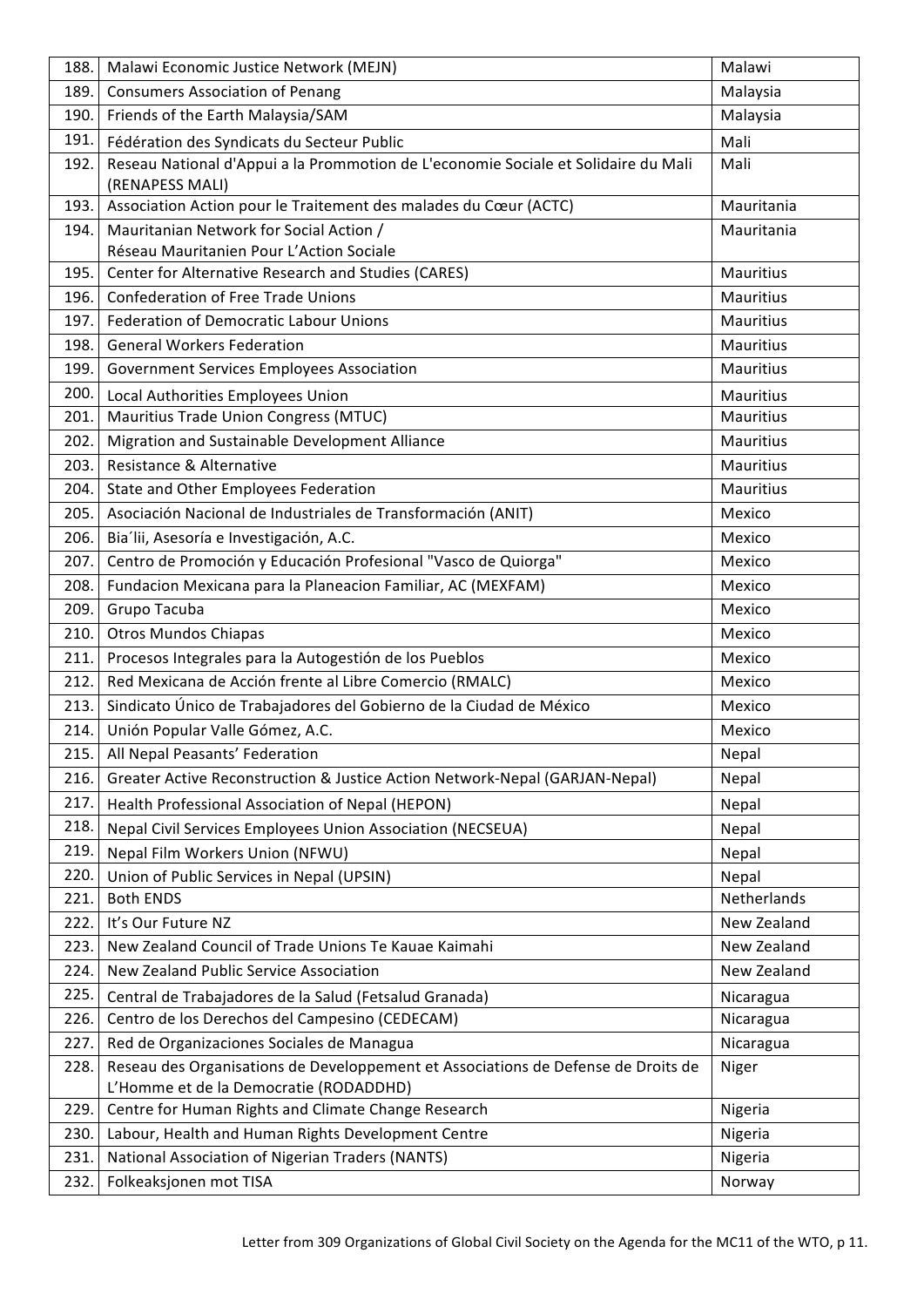| 233. | All Pakistan Labour Federation (APLF)                                                     | Pakistan                         |
|------|-------------------------------------------------------------------------------------------|----------------------------------|
| 234. | Civil Society Support Program (CSSP)                                                      | Pakistan                         |
| 235. | <b>NOOR Pakistan</b>                                                                      | Pakistan                         |
| 236. | Sustainable Development Vision (SDV)                                                      | Pakistan                         |
| 237. | Agricultural Development Association (PARC)                                               | Palestine                        |
| 238. | Social and Economic Policies Monitor (Al Marsad)                                          | Palestine                        |
| 239. | Catedratico Universitario                                                                 | Panama                           |
| 240. | Colectivo Voces Ecológicas (COVEC)                                                        | Panama                           |
| 241. | Friends of the Earth/Papua New Guinea                                                     | Papua New                        |
|      |                                                                                           | Guinea                           |
| 242. | <b>TEDIC</b>                                                                              | Paraguay                         |
| 243. | Confederación General de Trabajadores del Perú (CGTP)                                     | Peru                             |
| 244. | Federación Nacional de Trabajadores de Agua Potable y Alcantarillado del Perú<br>(FENTAP) | Peru                             |
| 245. | Grupo Red de Economia Solidaria del Peru (GRESP)                                          | Peru                             |
| 246. | Instituto para el Desarrollo y la Paz Amazónica                                           | Peru                             |
| 247. | Red Peruana de Comercio Justo y Consumo Ético                                             | Peru                             |
| 248. | <b>Red Uniendo Manos</b>                                                                  | Peru                             |
| 249. | Alliance of Filipino Workers                                                              | Philippines                      |
| 250. | Initiatives for Dialogue and Empowerment through Alternative Legal Services (IDEALS)      | Philippines                      |
| 251. | Philippine Alliance of Human Rights Advocates (PAHRA)                                     | Philippines                      |
| 252. | Public Services Labor Independent Confederation (PSLINK)                                  | Philippines                      |
| 253. | Fundacja Strefa Zieleni                                                                   | Poland                           |
| 254. | Associação Sindical dos Profissionais da Inspeção Tributária e Aduaneira (APIT)           | Portugal                         |
| 255. | Ole Siosiomaga Society Incorporated (OLSSI)                                               | Samoa                            |
| 256. | <b>Coalition Nationale Non aux APE</b>                                                    | Senegal                          |
| 257. | Front Anti APE Anti CFA                                                                   | Senegal                          |
| 258. | Pan Africain Association for Literacy and Adult Education (PAALAE)                        | Senegal                          |
| 259. | Personnels Civils des Armées des Services de Sécurité Publics Privés et Assimilés         | Senegal                          |
| 260. | International-Lawyers.Org                                                                 | Sierra Leone                     |
| 261. | Institute for Economic Research on Innovation                                             | South Africa                     |
| 262. | National Public Service Workers Union                                                     | South Africa                     |
| 263. | Community Empowerment for Progress Organization (CEPO)                                    | South Sudan                      |
| 264. | Amigos de la Tierra España                                                                | Spain                            |
| 265. | WDGpa - World Democratic Governance project association, Catalunya                        | Spain                            |
| 266. | Unión Universal Desarrollo Solidario                                                      | Spain                            |
| 267. | We Women Lanka Network                                                                    | Sri Lanka                        |
| 268. | <b>Public Service Union</b>                                                               | St Vincent and the<br>Grenadines |
| 269. | <b>Gender Studies Centre</b>                                                              | Sudan                            |
| 270. | Adetra, Trade Union of Worker's Defence                                                   | Switzerland                      |
| 271. | <b>Alliance Sud</b>                                                                       | Switzerland                      |
| 272. | Association citoyenne pour la défense des usagers du service public (ACIDUS)              | Switzerland                      |
| 273. | Association for Proper Internet Governance                                                | Switzerland                      |
| 274. | <b>Bread for All</b>                                                                      | Switzerland                      |
| 275. | Coalition Suisse pour la Diversité Culturelle                                             | Switzerland                      |
| 276. | Fastenopfer                                                                               | Switzerland                      |
| 277. | Public Eye                                                                                | Switzerland                      |